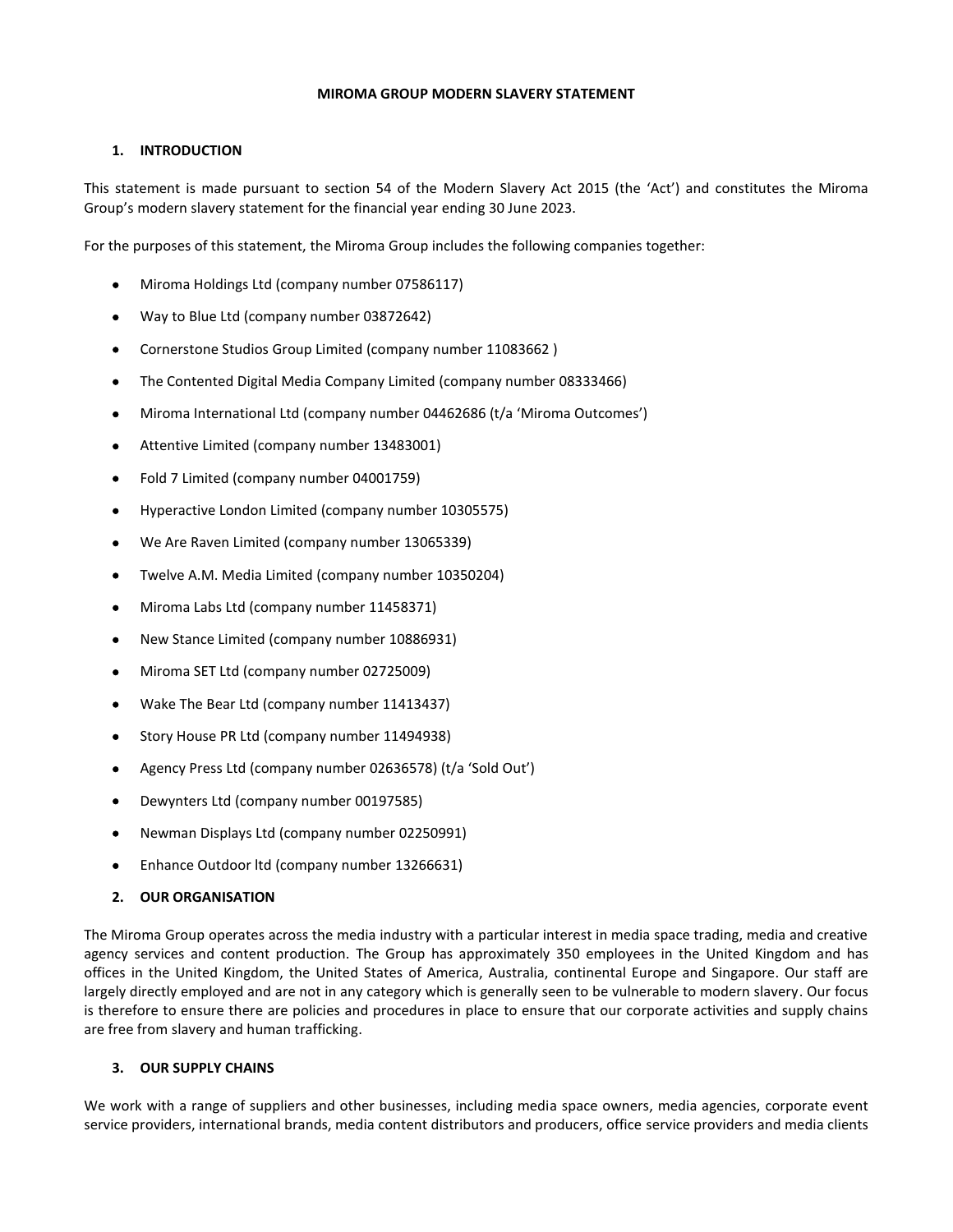that we provide media services to.

We believe the nature of our work, our supply chain and our suppliers' industries are low risk in terms of modern slavery and human trafficking.

Nevertheless, we wish to continuously improve our ways of identifying and eliminating any slavery and human trafficking in our business and supply chains. We recognise that risks of modern slavery change constantly, and we are committed to regularly reassessing and responding to any risks in our business and supply chains.

### **4. OUR POLICIES**

We operate a number of internal policies to ensure we are conducting our business in an ethical and transparent way. These include our whistleblowing policy, which encourages staff to report any concerns confidentially and without fear of repercussion.

### **5. DUE DILIGENCE**

As part of our initiative to identify and mitigate risk we undertake due diligence when taking on suppliers, as well as regularly reviewing existing suppliers.

We have systems in place to:

- Identify, assess and mitigate potential risk of slavery and human trafficking in our supply chains;
- Monitor potential risk areas in our supply chains; and
- Protect whistle blowers.

Should a supplier fail to provide any information requested or should they fail to meet Miroma's expectations, we will take appropriate action, which may include not entering into a business relationship or terminating an existing relationship with the supplier concerned.

The senior management teams of the companies within the Miroma Group are responsible for Miroma's anti-slavery initiatives, due diligence and policies. If you have any questions or concerns, please contact us by email at [legal@miroma.com.](mailto:legal@miroma.com)

## **6. SUPPLIER ADHERENCE TO OUR VALUES**

To ensure all those in our supply chain are in line with our policy towards slavery and human trafficking, we are putting in place a supply chain compliance programme. As part of this programme, we will enhance our due diligence and we also intend to review our agreements and dealings with suppliers to ensure compliance with anti-slavery measures. An example of this is that, in all new agreements with our business partners we shall require a legal obligation that they comply with the Act.

#### **7. TRAINING**

To ensure a high level of understanding of the risks of modern slavery and human trafficking in our supply chains and our business, we provide advice and guidance to our staff who are responsible for relevant supply chains and business relationships. We also will strongly encourage our business partners to provide training to their staff, suppliers and providers.

#### **8. FURTHER STEPS**

We intend to take the following steps going forward to continue our efforts to combat slavery and human trafficking:

• We will continue to raise awareness of modern slavery issues throughout the company, our supply chain and business relationships.